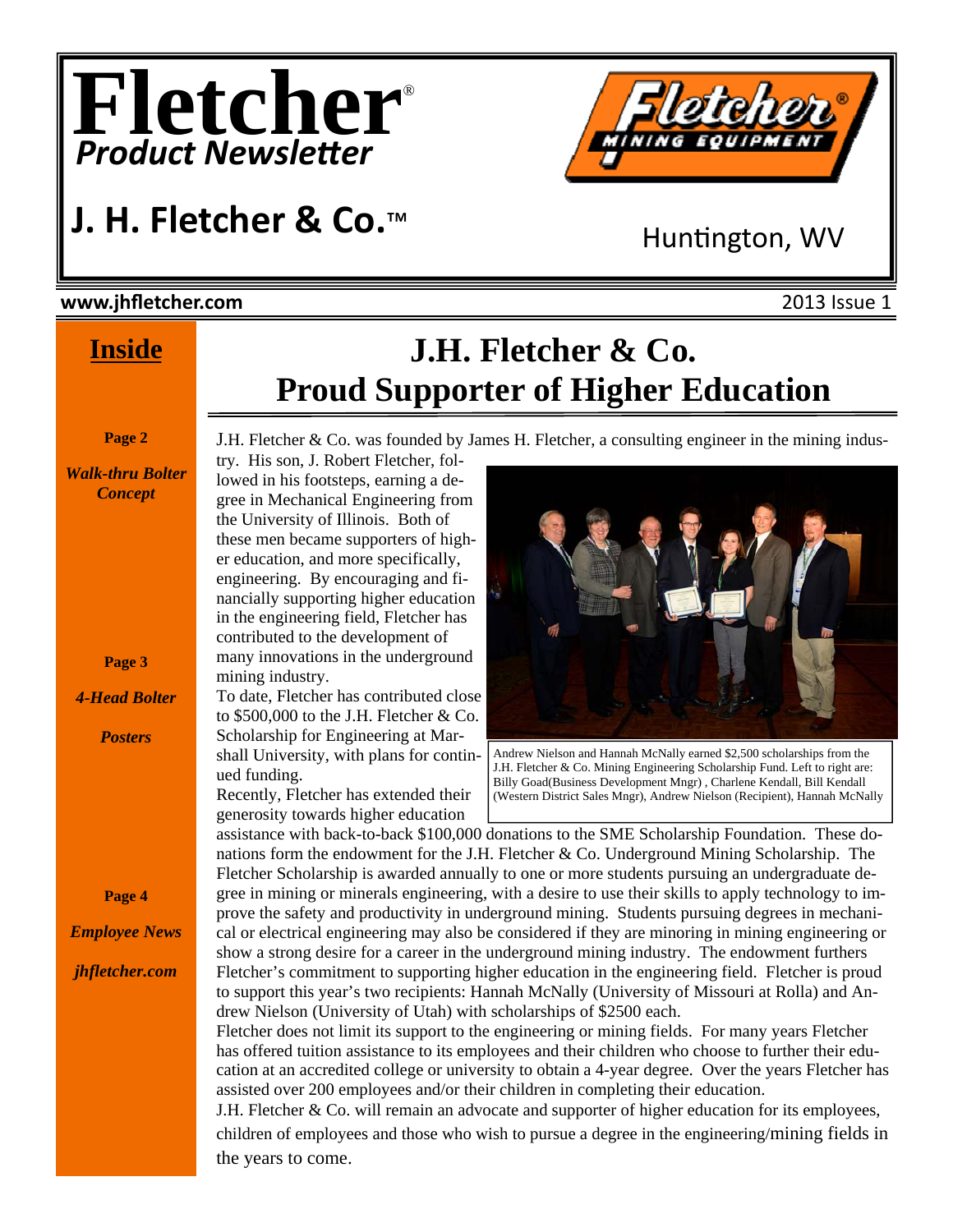#### The Walk-thru Roof Bolter Concept

 Most of J.H Fletcher & Co.'s (JHF) safety and productivity innovations over 75 years have resulted from "brain storming" meetings between miners (our customers) and JHF sales and engineering representatives. JHF customers explain the mine conditions that are potential safety hazards to help in developing the bolter design. Between customers and JHF representatives, very often a new concept for the roof bolting machine is developed to address the safety and/ or productivity issues.

 The original idea for the "walkthrough" (WT) chassis for the roof bolter came from the mine foreman at No. 37 Mine, U.S. Steel Lynch District, Harlan County, Kentucky. In 1983 the No. 37 Mine was in early development, and the seam height averaged ten feet (3.05m). The coal ribs were extremely hazardous.

 JHF sales and engineering people worked closely with Lynch District Chief Engineers J.W Boyle and later Bob Stansbury in developing the WT design.

 These WT machines were model DDR high seam roofbolters having the drilling booms arranged for "inside the booms" operator control positions. Elevating operator platforms were incorporated on each drill boom to raise the operators, with the drilling controls, for easy reach of the mine roof.

 The "inside the boom" operator control position concept had been developed previously in 1978 for Bethlehem Energy, Ellsworth Division in S.W. Pennsylvania. The inside the booms control arrangement affords the operators protection from rib hazards by placing the boom structure between the hazard and operator. The limitations of these earlier machines were that the operators were required to walk between the roofbolters and rib to enter or leave the booms control position. However, the design was a significant safety advancement for the day.

 Hazardous ribs were and currently are prevalent in many coal mines. Soon after the U.S Steel No. 37 mine bolters were installed, model DDO WT arm feed roofbolters with inside the boom controls were built for Westmoreland Coal Co. in Virginia.



 The first model HDDR WT roofbolter was built for Monterey Coal No. 1 Mine in Illinois in the mid 1980's. Soon after, the sales of HDDR WT and other models spread to the Western states and Alabama, and Kentucky.

 Beginning in the early 1990's, rubber tire and crawler driven HDDR

WTs have been sold in England, Australia, China, Norway, Canada, Mexico and South Africa. Today, the HDDR WT roofbolter is widely used in South Africa where the room and pillar system is the prevalent mining system.



 Since the early 2000's, the industry surge to develop metallurgical grade coal seams throughout Appalachia has been a key element in the improved designs of the low seam DDR WT.

Seam heights below 50" created opportunities for various improvements in the layout of the DDR WT to accommodate men crawling through the chassis as well as material flow issues.

 The WT chassis has had many configurations, and many improvements have been made over the years. Significant improvements are listed below in chronological order:

 1. The walkway deck thickness through the length of the chassis was reduced from 9 inches to 4 inches. This gives the operator 5 inches additional head room.

 2. A powered retracting entrance ramp was incorporated at the rear of the chassis.

 3. An automated material handling system for loading bolts, resin, and other supplies (assembled outside the mine in trays) onto the machine chassis.

 4. Operator platform back guard was designed to include a "butt rest" which allows the operators to rest their legs.

 5. Lower seam DDR chassis was improved, spreading the chassis out to allow crawl through in low conditions.



6. Rib access booms were developed on all WT models to allow the operator to better position himself in rib and truss bolt installation.

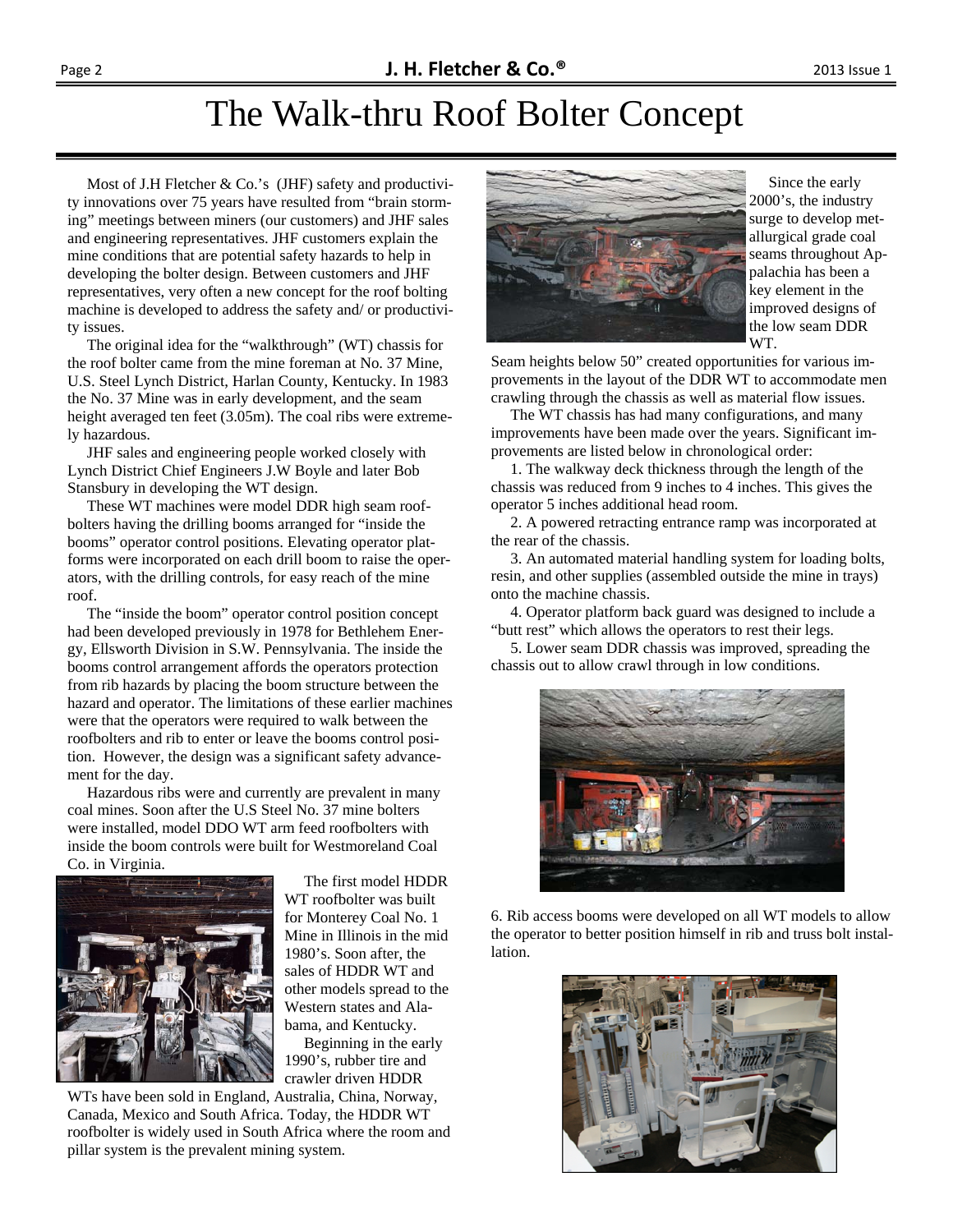## **On-The-Floor: 4 Head Bolter for China**

 Currently on the production floor and nearing completion are two mast feed roof drills for China. The unique aspect of these machines is that they each have four mast feed roof drills. Two operators run the 4-Head bolter with each operator working 2 drill masts.



The operator's platform slides out toward the rib. The operators will then start drilling the outside holes making use of detented controls. While that mast is drilling, they can then move to the inside masts and drill those holes.

Mine operators in China like the 4-Head Roof

Drill concept and feel that it is more efficient and increases production.

 The machines have been designed and manufactured at the Fletcher plant in Huntington, WV and sold through our agent in China, Joy Global.



*Joy Global is the exclusive distributor for Fletcher coal mining equipment in China.* **JOYGLOBAL** 

#### **Posters**

On the J.H. Fletcher & Co. web site are posters and warning alert stickers. Three new posters have recently been added for your viewing on our web site. Part numbers for those posters are: 513510, 534621, 139134. Some of these posters have accompanied Information Bulletins and some have been developed and published with our customer's assistance. J.H. Fletcher & Co. offers these posters free of charge and encourages you to put them up in bathhouses and lunch rooms to remind all personnel of specific hazards and information when operating Fletcher equipment.